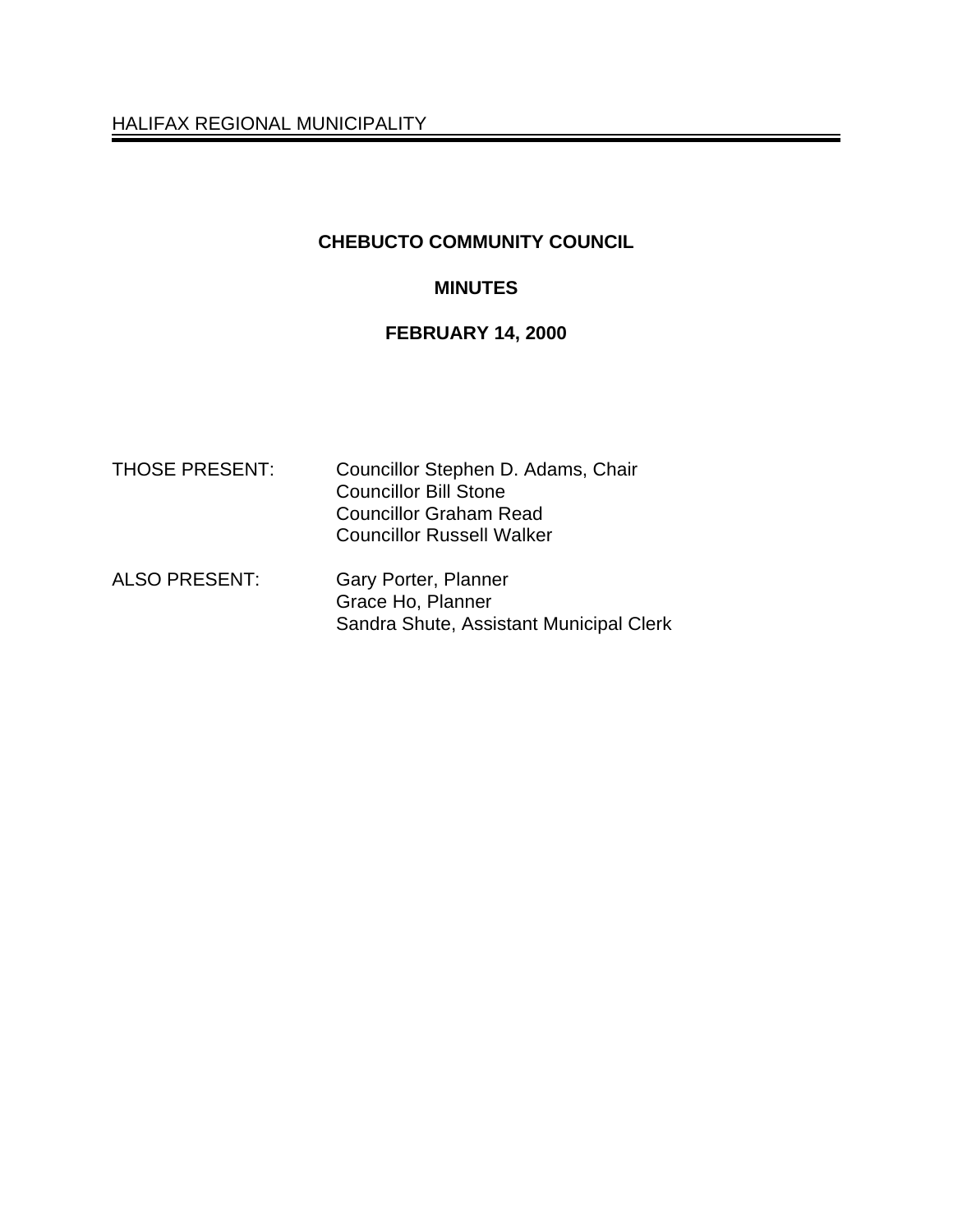## **TABLE OF CONTENTS**

| 1.  |                                                                             |       |                                                                                                                                                                                    |  |
|-----|-----------------------------------------------------------------------------|-------|------------------------------------------------------------------------------------------------------------------------------------------------------------------------------------|--|
| 2.  |                                                                             |       |                                                                                                                                                                                    |  |
| 3.  | Approval of the Order of Business and Approval of Additions and Deletions 4 |       |                                                                                                                                                                                    |  |
| 4.  | <b>Business Arising Out of the Minutes</b>                                  |       |                                                                                                                                                                                    |  |
|     | 4.1                                                                         |       | <b>Status Sheet Items</b>                                                                                                                                                          |  |
|     |                                                                             | 4.1.3 | 4.1.1 Dumping - Harrietsfield and Williamswood and Gate  4<br>MPS Dispensation re Provincial and Federal Governments  5<br>4.1.4 Wheelchair Access after Normal Hours - 2750 Dutch |  |
| 5.  |                                                                             |       |                                                                                                                                                                                    |  |
| 6.  |                                                                             |       |                                                                                                                                                                                    |  |
| 7.  |                                                                             |       |                                                                                                                                                                                    |  |
| 8.  |                                                                             |       |                                                                                                                                                                                    |  |
| 9.  | Correspondence, Petitions and Delegations                                   |       |                                                                                                                                                                                    |  |
|     | 9.1                                                                         |       |                                                                                                                                                                                    |  |
| 10. | Reports                                                                     |       |                                                                                                                                                                                    |  |
|     | 10.1<br>10.2                                                                |       | Case 00183 - Stanley Park, Mainland South, Halifax  6<br>Case 00196 - Application for a Stage II Development Agreement,                                                            |  |
|     | 10.3                                                                        |       | Case 00189 - Application for a Stage II Development Agreement                                                                                                                      |  |
| 11. |                                                                             |       |                                                                                                                                                                                    |  |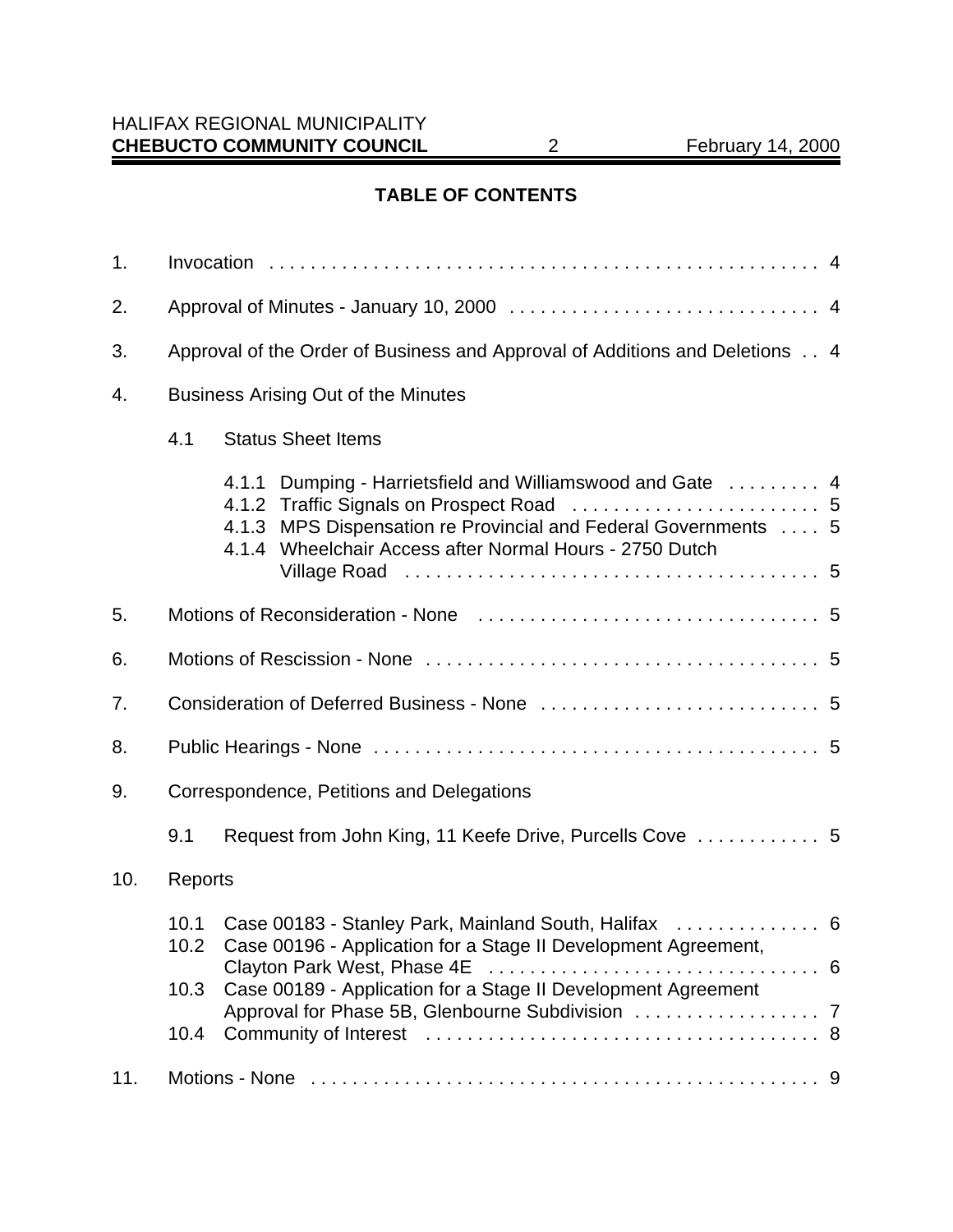# 12. Added Items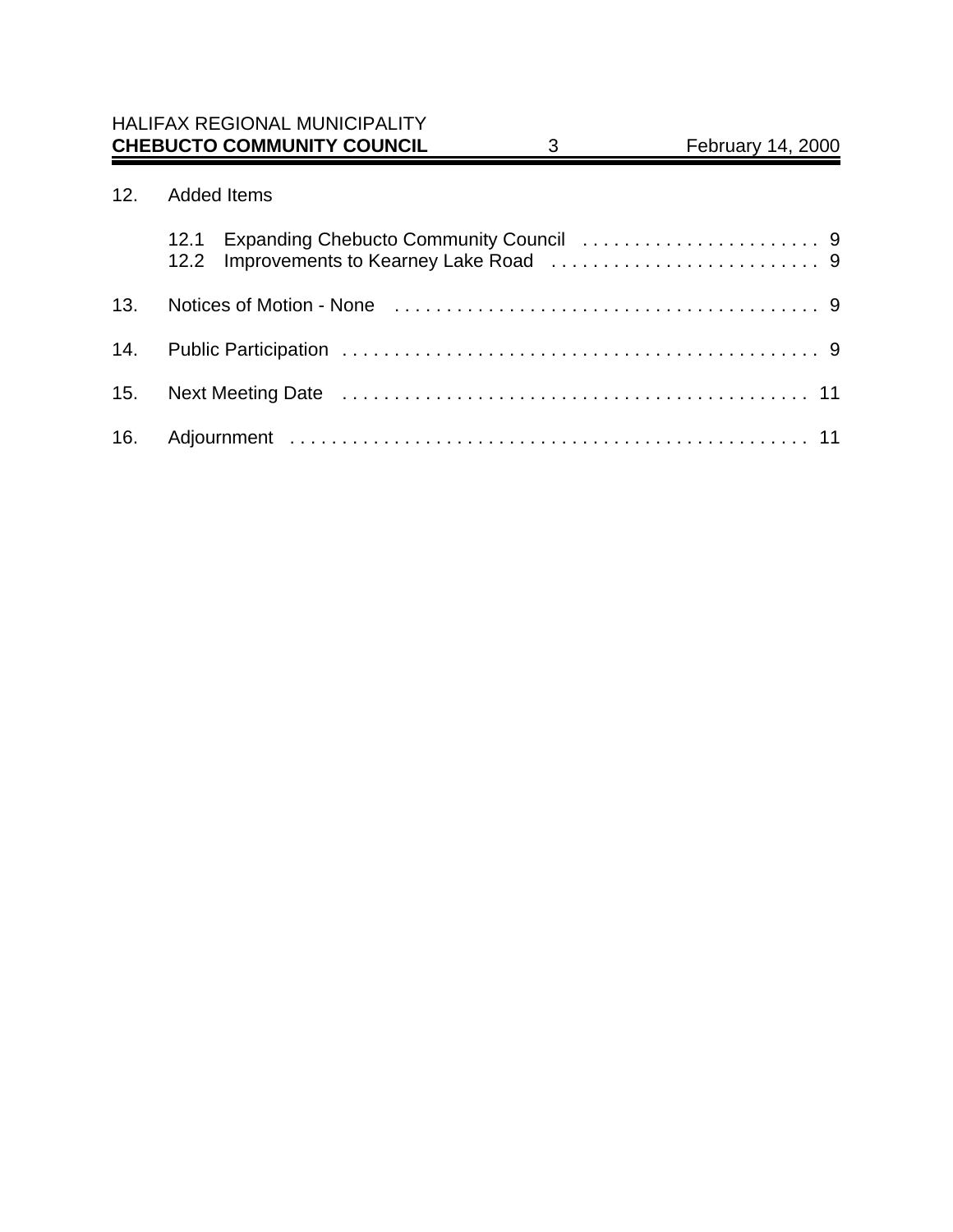## 1. **CALL TO ORDER**

The meeting was called to order with an Invocation at 7:00 p.m. at 2750 Dutch Village Road, Halifax.

## 2. **APPROVAL OF MINUTES - JANUARY 10, 2000**

**MOVED by Councillors Walker and Stone to approve the Minutes of meeting held on January 10, 2000 as circulated. MOTION PUT AND PASSED.**

## 3. **APPROVAL OF THE ORDER OF BUSINESS AND APPROVAL OF ADDITIONS AND DELETIONS**

Added Items: Expansion of Chebucto Community Council - Councillor Walker Improvements to Kearney Lake Road - Councillor Stone Correspondence from John King re construction of garage in Purcells Cove - Councillor Read

**MOVED by Councillors Walker and Read to approve the Order of Business as amended. MOTION PUT AND PASSED.**

#### 4. **BUSINESS ARISING OUT OF THE MINUTES**

#### 4.1 **Status Sheet Items**

4.1.1 Dumping - Harrietsfield and Williamswood and Gate

A letter dated January 12, 2000 from Paul O'Brien, Department of Transportation was before Community Council indicating that Department of Transportation does not have the right to close a road and sever access to properties. It was suggested that the solution would be to continue cleaning the roadway on a regular basis to educate the public about the problem and the extent of enforcement possible.

Councillor Adams advised that he did not think the solutions offered by Department of Transportation would work. He requested that HRM staff be asked to find out what can be done to prohibit illegal dumping in the Club Road area.

#### **MOVED by Councillors Walker and Stone that staff be requested to provide comment and possible solutions to illegal dumping in the Club Road area. MOTION PUT AND PASSED.**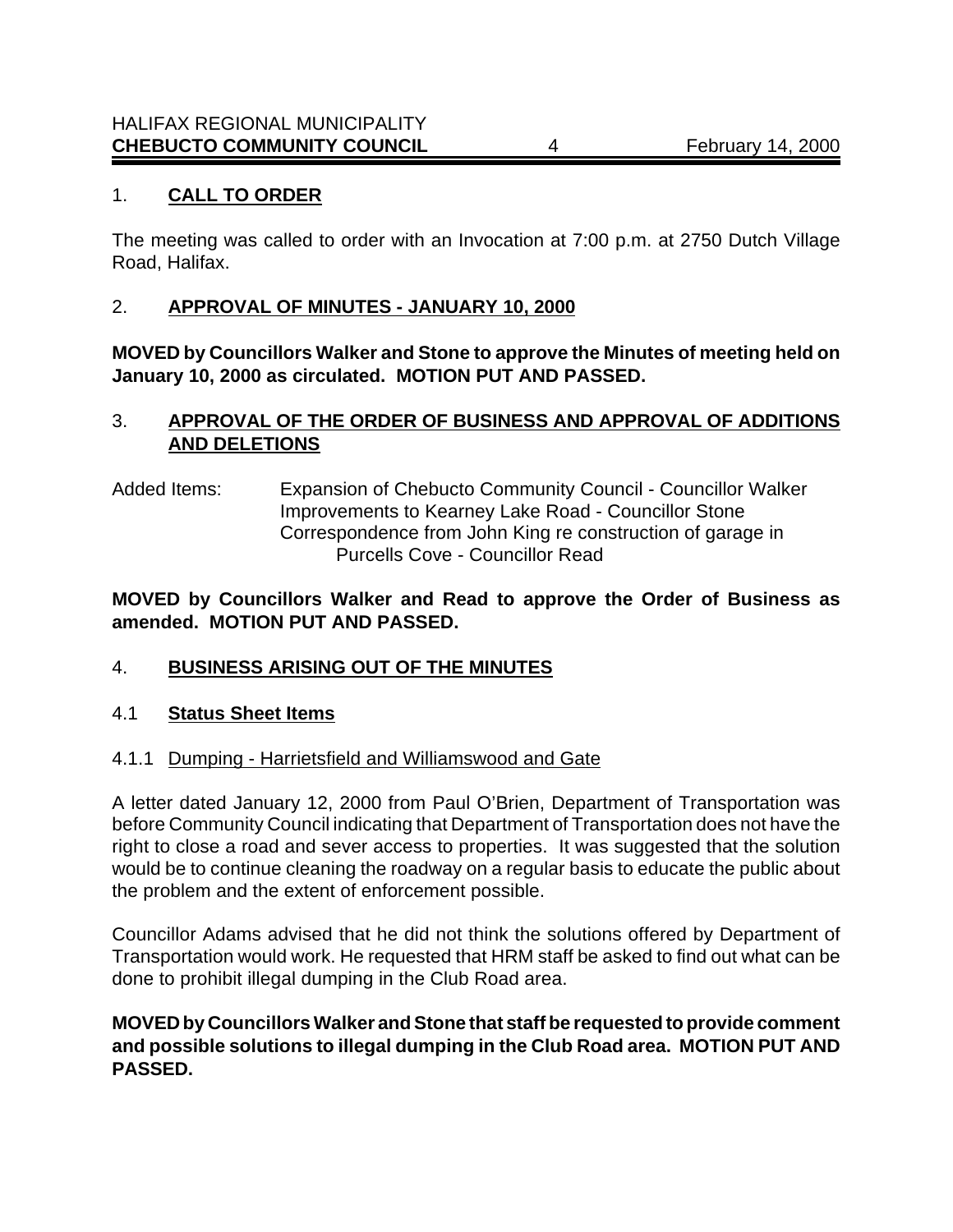## 4.1.2 Traffic Signals on Prospect Road - No report.

#### 4.1.3 MPS Dispensation re Provincial and Federal Governments

Councillor Adams stated it would be quite useful to have a paragraph in the Municipal Planning Strategy stating that with regard to Federal and Provincial projects superseding municipal zoning, it could be included in the MPS as an Addendum.

## **MOVED by Councillors Read and Stone that staff be requested to include an Addendum in the Municipal Planning Strategy with regard to Federal and Provincial projects superseding municipal zoning. MOTION PUT AND PASSED.**

## 4.1.4 **Wheelchair Access After Normal Working Hours - 2750 Dutch Village Road**

Although there is no report available, Councillor Adams advised he understood that staff are working on installing a buzzer system in the Council Chambers.

- 5. **MOTIONS OF RECONSIDERATION** None
- 6. **MOTIONS OF RESCISSION** None
- 7. **CONSIDERATION OF DEFERRED BUSINESS** None
- 8. **PUBLIC HEARINGS** None

## 9. **CORRESPONDENCE, PETITIONS AND DELEGATIONS**

#### 9.1 **Correspondence**

Councillor Read presented a request dated January 27, 2000 from John King, 11 Keefe Drive, Purcells Cove for a two-car garage with an attic which would be separate from his house. He asked that staff look at this request to ascertain how it may be done by some sort of arrangement or Development Agreement.

Gary Porter, Planner provided information that the garage could only be one storey.

#### **MOVED by Councillors Read and Stone to forward the request to staff for a report. MOTION PUT AND PASSED.**

#### 10. **REPORTS**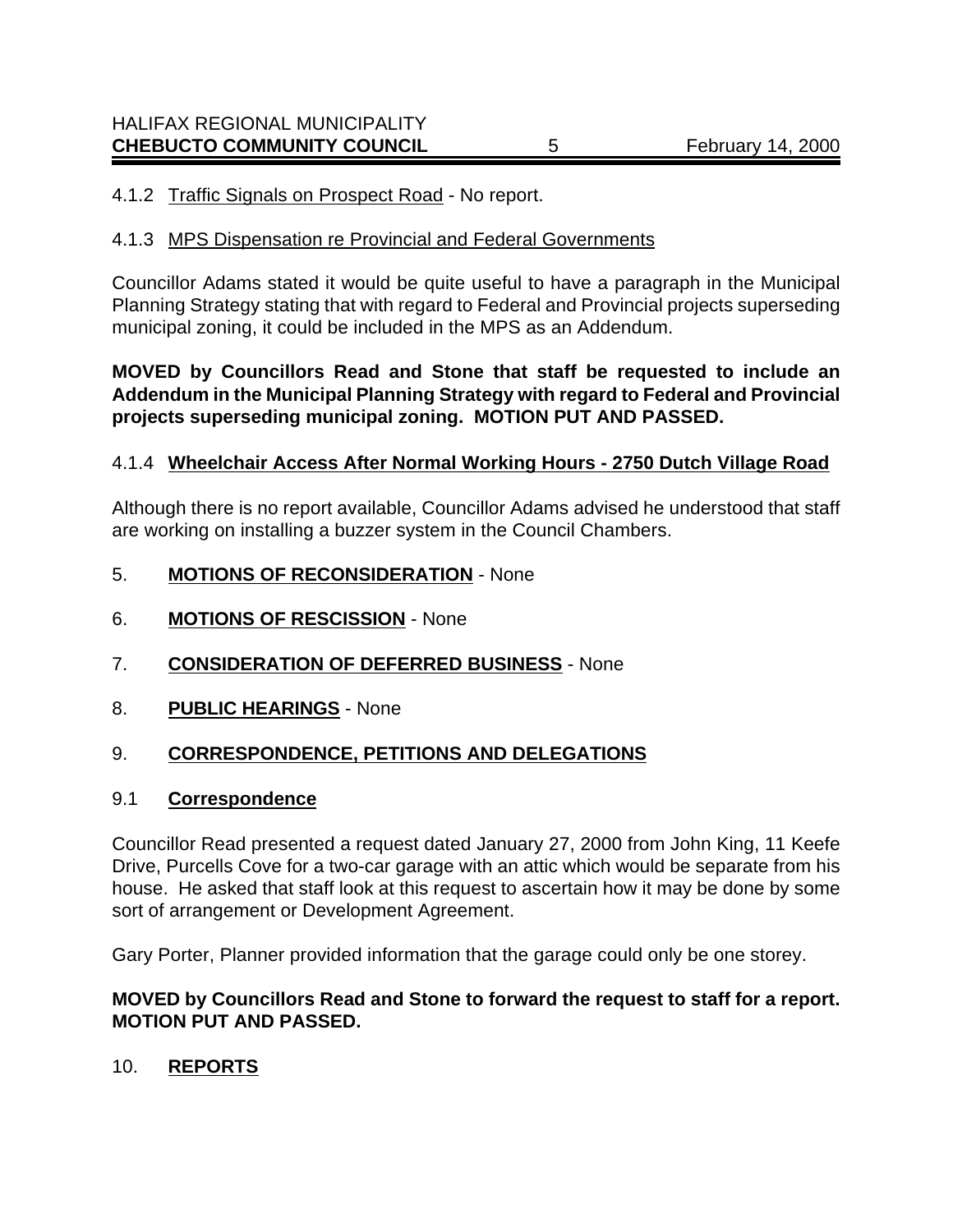## 10.1 **Case 00183 - Stanley Park, Mainland South, Halifax**

A Staff Report dated February 2, 2000 was before Community Council.

Gary Porter, Planner provided an overview of the report with the aid of overheads and advised that staff was recommending approval of the application. The request was for a change to the order of the phasing for the remainder of the Stanley Park development and to extend the commencement dates for Phase 5 and a portion of Phase 6. The terms and conditions of the original agreement and the amendment are still in place. As well, the Mainland South Planning Strategy has not changed since the original approval.

Councillor Read asked if there was any change in the total completion time. In response, Mr. Porter advised that originally the development should have been completed in 2000 but now it would be 2005. Lots could only be developed as quickly as the marketplace will absorb them.

**MOVED by Councillors Read and Walker to approve the Amending Development Agreement for Stanley Park attached as Appendix "A" to the Staff Report dated February 2, 2000 which extends the time limit for commencement of development of Phases 4, 5 and 6, Stanley Park. Further, that Council require the agreement to be signed within 120 days or any extension thereof granted by Council on request of the applicant from the date of final approval by Council and any other bodies as necessary whichever approval is later, including applicable appeal periods; otherwise, this approval will be void and obligations arising hereunder shall be at an end. MOTION PUT AND PASSED.**

## 10.2 **Case 00196 - Application for a Stage II Development Agreement, Clayton Park West, Phase 4E**

A Staff Report dated January 4, 2000 was before Community Council. Grace Ho, Planner provided an overview of the application with the aid of overheads. Staff was recommending approval of the application.

Councillor Stone asked for clarification regarding the number of stories. In response, Ms. Ho advised that the applicant wanted flexibility to go up to six stories but right now there would be four stories. Stage I allows for six stories.

Councillor Stone asked if there would be trees along Prestwick Close and what kind of trees were required. In response, Mr. Mike Willett, Clayton Developments advised that trees were part of the requirement for street construction and would be a mix of evergreen and hardwood.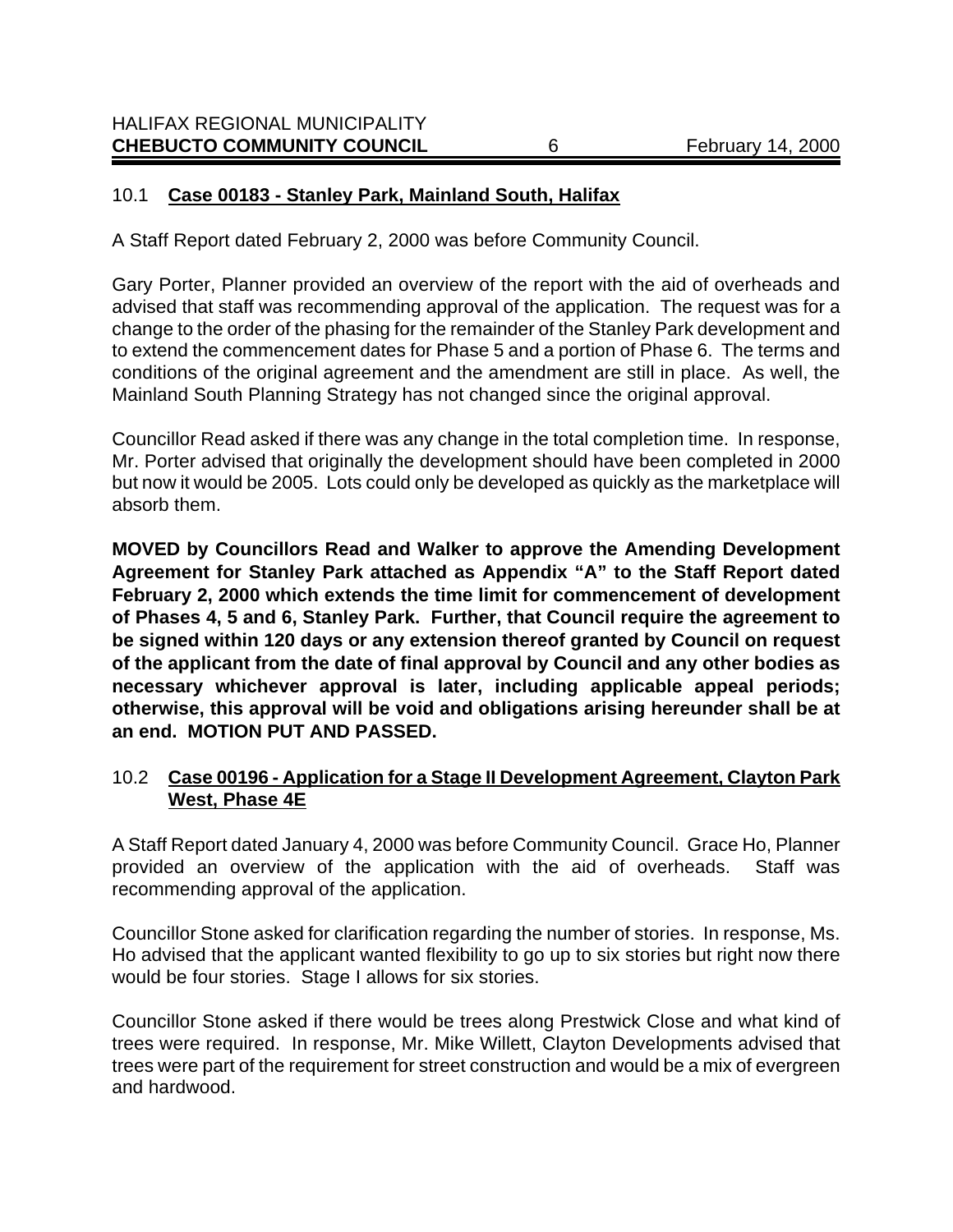## HALIFAX REGIONAL MUNICIPALITY **CHEBUCTO COMMUNITY COUNCIL** 7 February 14, 2000

Councillor Stone expressed concern that in agreements, there never appears to be any consideration for the placement of utility boxes. They have become an on-going problem for graffiti because they end up in full view near the streetscape and he was asking for consideration of the boxes being camouflaged in some way.

Mr. Porter advised there was a HUCC Committee (Halifax Utility Coordinating Committee) and Councillor Stone's concern could be referred to them.

It was agreed that Councillor Stone's concern would be passed on to staff and the HUCC.

Councillor Read asked for clarification on density. Subsequently, discussion took place on same.

**MOVED by Councillors Stone and Walker to approve the Stage II Development Agreement for Clayton Park West - Phase 4E as attached as Appendix A to the Staff Report dated January 4, 2000. Further, that Council require the agreement to be signed within 120 days or any extension thereof granted by Council on request of the applicant from the date of final approval by Council and any other bodies as necessary whichever approval is later, including applicable appeal periods; otherwise, this approval will be void and obligations arising hereunder shall be at an end. MOTION PUT AND PASSED.**

## 10.3 **Case 00189 - Application for a Stage II Development Agreement Approval for Phase 5B, Glenbourne Subdivision**

A Staff Report dated December 17, 1999 was before Community Council. Gary Porter, Planner provided an overview of the report with the aid of overheads. Staff was recommending approval of the application. During the course of his presentation, Mr. Porter advised that the street was eligible for cost sharing but, because HRM did not have any available funding, the developer had agreed to come to an agreement with HRM later on during the development. The development was supposed to proceed according to alpha numeric phasing but Phase 5B was being developed before 5A and 3B. 5A would be landlocked until 3B and 5B are developed.

Councillor Stone advised he had taken the matter to Regional Council because he felt that Planning and Development was not doing their job in getting the other end of Parkland Drive worked out. The developer was now using this as a reason for not following phasing because HRM has not done its part. He requested that Mr. Porter bring this example back to his superiors because the intention is to extend Parkland Drive to Kearney Lake Road.

Councillor Stone then asked who owns the property where Nova Scotia Power has the right of way over the parking lot. In response, Mr. Porter advised that Nova Scotia Power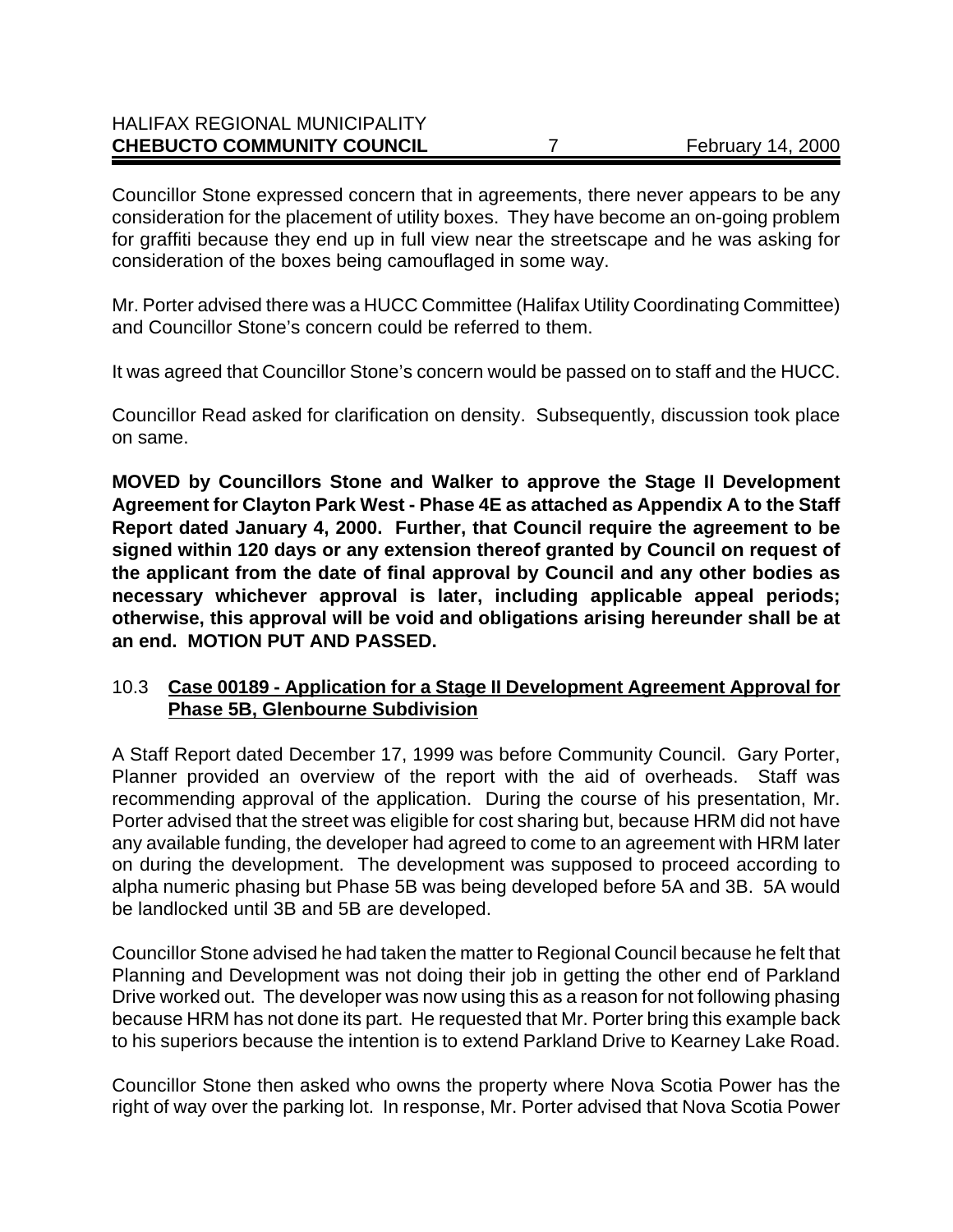| <b>CHEBUCTO COMMUNITY COUNCIL</b>    | <b>February 14, 2000</b> |
|--------------------------------------|--------------------------|
| <b>HALIFAX REGIONAL MUNICIPALITY</b> |                          |

has an easement and, therefore, would not be the owners. Glenbourne would own the land. He did not think parking would be a restriction on an easement.

Councillor Stone then referred to page 3, section 3(h) re architectural themes. He pointed out that the special details in 3(h) were not provided and that fact caused him concern.

**MOVED by Councillors Stone and Walker to approve the Stage II Development Agreement, presented as Attachment IX to the Staff Report dated December 17, 1999 for Phase 5B of Glenbourne Subdivision to permit two 70-unit apartment buildings on 5.1 acres of land, located to the northwest of the Heathside Crescent and Parkland Drive intersection in Glenbourne Subdivision. Further, the applicant be required to sign the agreement within 120 days, or any extension thereof granted by Community Council on the request of the applicant, from the date of final approval by Community Council and any other bodies as necessary, whichever approval is later, including applicable appeal periods; otherwise, this approval will be void and obligations arising hereunder shall be at an end. MOTION PUT AND PASSED.**

Councillor Stone expressed concern re camouflaging or landscaping of power/utility boxes for this application as well, particularly if they can be seen from the street. He requested that something be done for both applications to take care of his concern.

#### 10.4 **Community of Interest**

Councillor Stone referred to the recommendations put forward by the District Boundaries Review Committee. In his opinion, the community of interest in Mainland North was not considered. He requested that a letter be sent to the Utility and Review Board, on behalf of Community Council, expressing concern with the suggestion that the area south of Lacewood Drive be connected to Lakeside/Timberlea as a separate District. In his view, the area should continue in the Districts of Mainland North - either as District 16 or District 15 - as this was the community of interest, where the people in that area go to church, school, congregate. There is no real community of interest with Lakeside/Timberlea. The only way to reach Lakeside/Timberlea is to go through Bayers Lake Park and out the 103.

Councillor Walker suggested that as well, the letter should include the fact that the Mainland Common should remain in District 16 regardless. In response, Councillor Stone advised he had no difficulty with this being added but his concern was for the people being taken out of their community and connected to Lakeside/Timberlea.

#### **MOVED by Councillors Stone and Walker that a letter be sent to the Utility and Review Board by Community Council, signed by the Chair, expressing concerns with**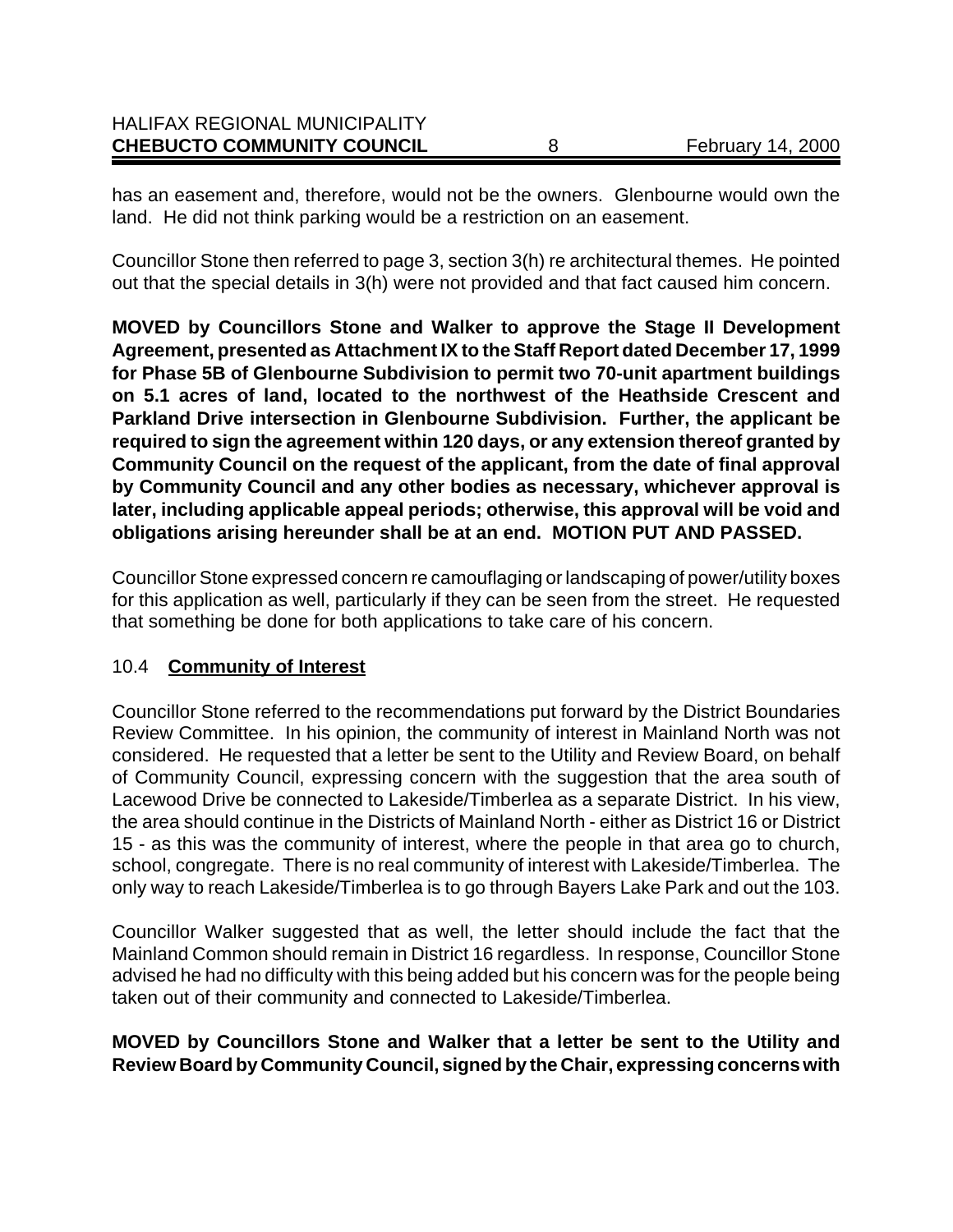## **community of interest in the Mainland North area and the retention of the Mainland Common in the current District 16. MOTION PUT AND PASSED UNANIMOUSLY.**

- 11. **MOTIONS** None
- 12. **ADDED ITEMS**

#### 12.1 **Expanding Chebucto Community Council**

Community Council was in receipt of a request from the Councillors from Districts 11, 13, 14, 22 and 23 wishing to become a part of Chebucto Community Council.

## **MOVED by Councillors Walker and Read to expand Chebucto Community Council to include Districts 11, 13 and 14.**

Discussion took place on the request.

#### **MOTION DEFEATED.**

Councillor Walker asked that the Chairman write to the Councillors in question and advise them of the results.

#### 12.2 **Improvements to Kearney Lake Road**

**MOVED by Councillors Stone and Walker that Kulvinder Dhillon be requested to have Traffic Engineers look into the feasibility and cost factors involved in realignment of Kearney Lake Road inbound from Hamshaw Drive to the 102 off ramp in the interests of safety and visibility and advise whether or not this item can be included in the budget. MOTION PUT AND PASSED.**

#### 13. **NOTICES OF MOTION** - None

#### 14. **PUBLIC PARTICIPATION**

Mr. Terry Bobbitt, 23 River Road raised the following points:

• He advised he was President of the Spryfield Legion and wanted to express concern with the deplorable taxi service in his area. He outlined problems with Legion Members getting taxis in the evening after attending social events. He recommended that taxi drivers be designated to drive at certain hours of the day and night or increase the number of taxis.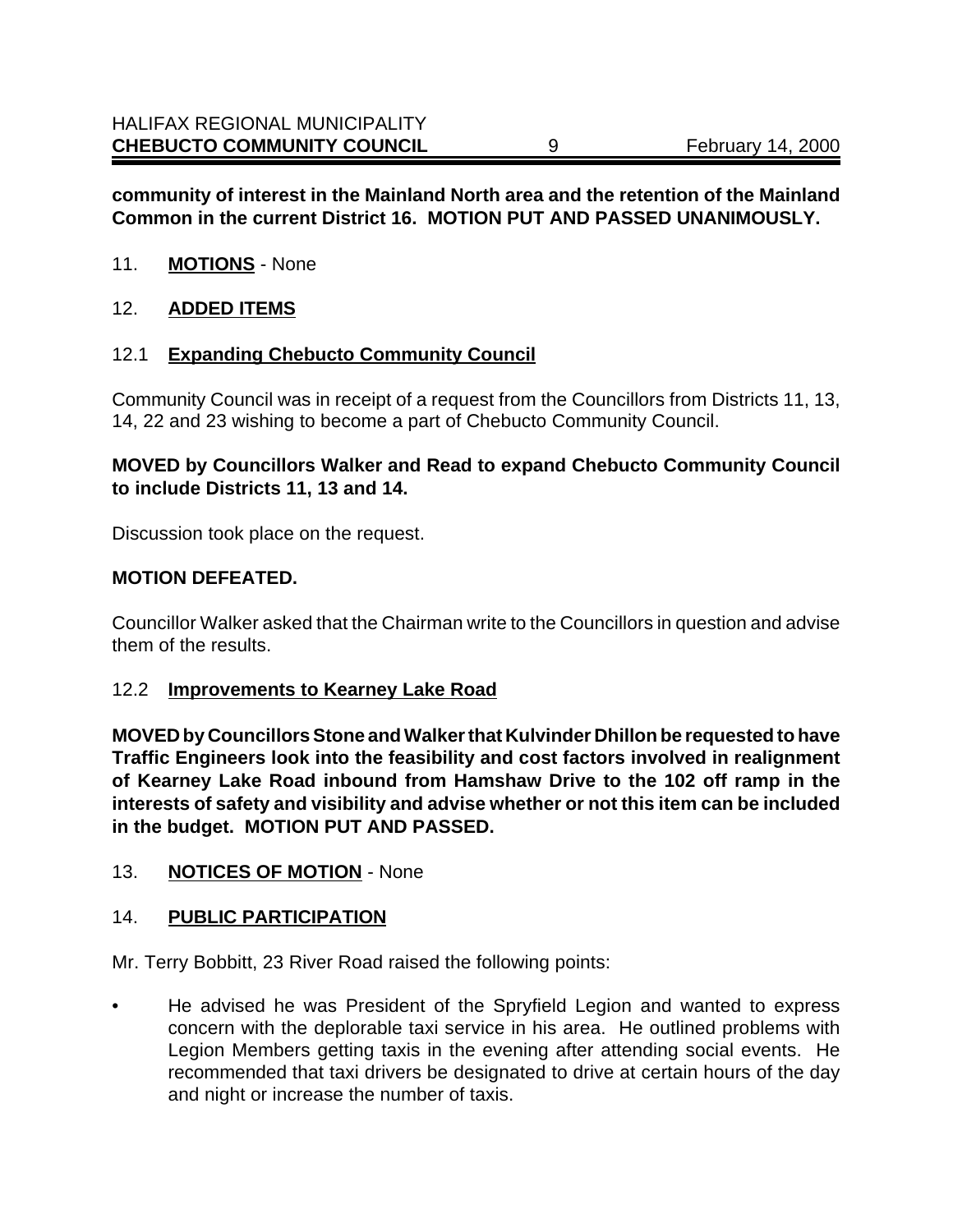In response, Councillor Adams agreed to send his concerns to the Taxi Commission and copies of his concerns to Yellow Cab and Casino Taxi. He would ensure this was on the Agenda for the next Taxi Committee meeting.

Councillor Stone pointed out that the taxi issue will be dealt with at Regional Council on March 7, 2000 because the taxi drivers are looking for a fare increase. He suggested that Mr. Bobbitt should attend Regional Council and make a presentation addressing his concern.

• He asked the status of the gas or oil spill in the McIntosh Run and what steps have been taken to alleviate the problem. In response, it was agreed to request information from staff.

Ms. Debbie Hum, 169 Cresthaven Drive raised the following points:

- With regard to community of interest concerns in District 16, she advised she would be addressing the Utility and Review Board in support of the District Boundaries Review Committee findings.
- With regard to additional Districts for Chebucto Community Council, she suggested that if the Utility and Review Board approves the recommendation made by the District Boundaries Review Committee, then perhaps at the next election the Timberlea/Clayton Park District would still be in Community Council and still addressing concerns through them. In her opinion, Timberlea residents do travel a lot to Mainland North and have a close connection in many aspects.
- She expressed concern with traffic problems on Mainland North, particularly Kearney Lake Road, access by emergency vehicles to Grosvenor Wentworth School following the third snowstorm in January.
- She requested that Chebucto Community Council, particularly Councillors Walker and Stone, hold a community meeting to address concerns and pass on information regarding improvements in the area and allow the residents to express concerns about their own neighbourhoods. She offered to organize the meeting because she thought it was that important an issue; however, she would need the support of the Councillors.

Ms. Maureen Reynolds, 36 Inverness Avenue stated she was concerned about the slowness of the Staff Report going to Regional Council on the issue of Pesticides. She pointed out that spring was coming and there were many people in the community dreading spray season. She provided information to support her concerns regarding Pesticides, a health issue not an environmental issue. She asked for support from